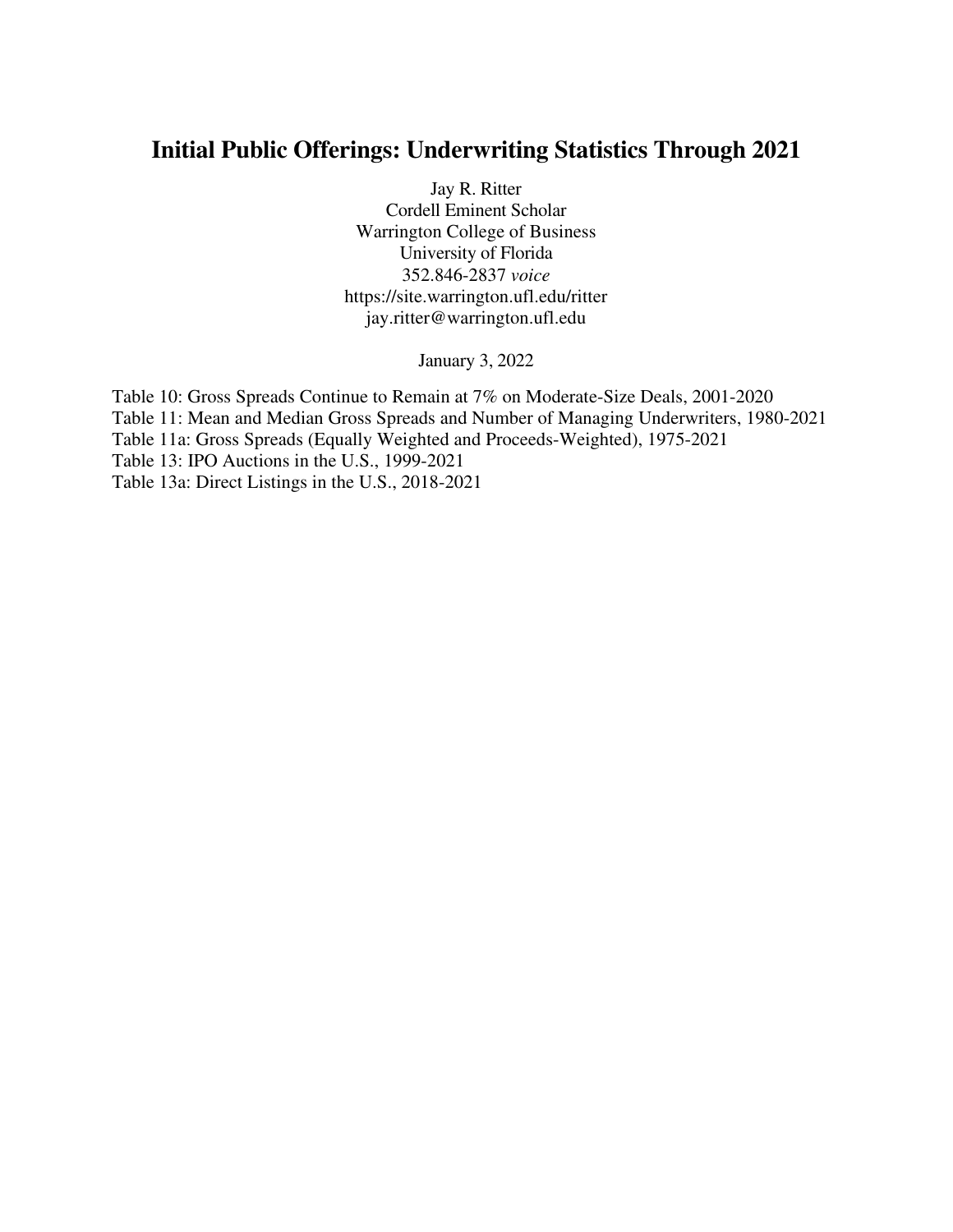#### **Table 10**

#### **Gross Spreads Continue to Remain at 7% on Moderate-Size Deals**

Here are the numbers for 2001-2020 for U.S. operating company IPOs raising more than \$25 million (\$2011), using the screens in Table 1. Adjusting for inflation, the \$25-100 million proceeds category would be \$29-114 million in 2019. Proceeds numbers do not include overallotment shares.

Panel A: Book building deals

| \$25-100 million (inflation-adjusted in 2011 \$) | more than $$100$ million (2011 \$) |                          |
|--------------------------------------------------|------------------------------------|--------------------------|
|                                                  |                                    |                          |
| $3.1\%$ (27)                                     | 48.4\% (598)                       |                          |
| $=7\%$ 95.4\% (841)                              | 51.0\% (629)                       |                          |
| $>7\%$ 1.5\% (13)                                | $0.6\%$ (7)                        |                          |
| Total $100\%$ (881 IPOs)                         | $100\%$ (1,234 IPOs)               |                          |
|                                                  |                                    | <b>Proceeds Category</b> |

Panel B: Auction deals

|               |                                                  | <b>Proceeds Category</b>           |  |
|---------------|--------------------------------------------------|------------------------------------|--|
|               | \$25-100 million (inflation-adjusted in 2011 \$) | more than $$100$ million (2011 \$) |  |
|               |                                                  |                                    |  |
| $\langle 7\%$ | 55.6\% $(5)$                                     | $88.9\%$ (8)                       |  |
| $=7\%$        | 44.4\% $(4)$                                     | $11.1\%$ (1)                       |  |
| $>7\%$        | $0\%$ (0)                                        | $0.0\%$ (0)                        |  |
| Total         | $100\%$ (9 IPOs)                                 | $100\%$ (9 IPOs)                   |  |

So, with a few exceptions (some of these are Canadian firms, and others were taken public by WRHambrecht using auctions), 7% gross spreads for moderate-size IPOs are as entrenched as ever. Indeed, in 1999-2000, deals above \$100 million increasingly had 7% spreads, and this has stuck—in 2001-2020 51.0% of large IPOs also had spreads of exactly 7%. In contrast, during 1997-1998 only 53 of 158 large IPOs (33.5%) had a gross spread of exactly 7%. See Hsuan-Chi Chen and Jay R. Ritter's "The Seven Percent Solution" in the June 2000 issue of the *Journal of Finance* for evidence from earlier years, available at

https://site.warrington.ufl.edu/ritter/files/2016/01/The-Seven-Percent-Solution-2000-06.pdf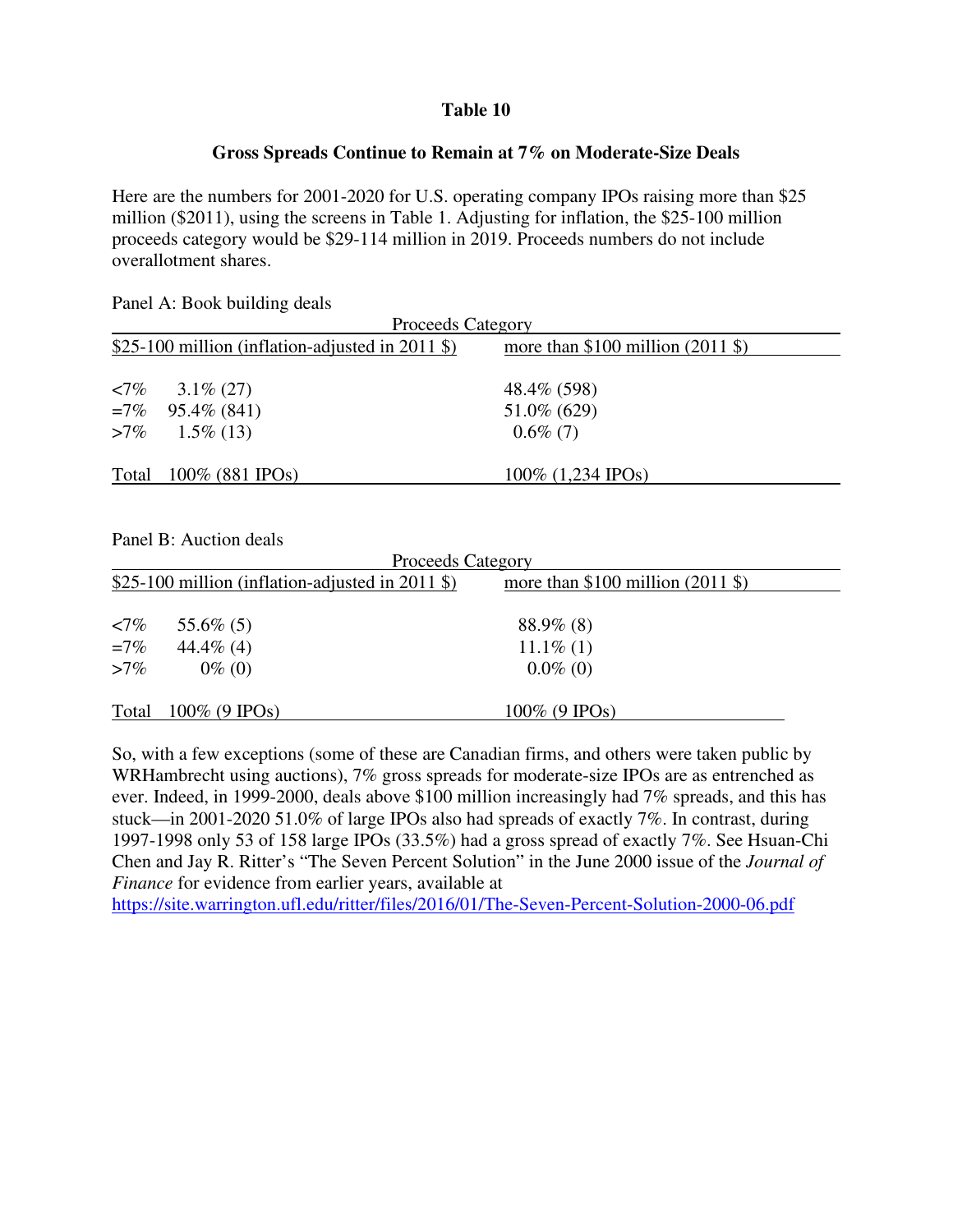#### **Table 11** (updated December 30, 2021)

#### **Mean and Median Gross Spreads and Number of Managing Underwriters, 1980-2021**

IPOs with an offer price below \$5.00 per share, unit offers, ADRs, closed-end funds, REITs, bank and S&L IPOs, energy limited partnerships, and firms not listed on CRSP within six months of the offer date are excluded. EW is equally weighted and PW is proceeds-weighted. The fraction=7% is the percentage of IPOs with a gross spread equal to exactly 7%. The number of managing underwriters is the sum of both leads and co-managers. The decrease in the fraction of IPOs with a 7% spread in 2001-2002 is due to the smaller fraction of deals with proceeds of less than \$150 million. In 2008 (Visa with a spread of 2.8% on a \$17.9 billion IPO), 2010 (General Motors with a spread of 0.75% on a \$15.8 billion IPO), 2012 (Facebook with a 1.1% spread on a \$16 billion IPO), and 2019 (Uber Technologies with a spread of 1.3% on an \$8,.1 billion IPO), a higher fraction of IPOs were mega-deals with a gross spread far below 7%. UW is Underwriter.

In the top panel, proceeds categories are expressed in dollars of 2021 purchasing power, and overallotment shares are not included. The bottom panel (on the next page) reports year-by-year numbers.

| <b>Proceeds</b>        | Number<br>of IPOs | Mean<br>Gross spread | Median<br>Gross spread | Mean<br>First-day Returns |
|------------------------|-------------------|----------------------|------------------------|---------------------------|
| Less than \$10 million | 23                | $7.77\%$             | 7.50%                  | $13.0\%$                  |
| \$10-49.99 million     | 270               | $7.15\%$             | 7.00%                  | 21.8%                     |
| \$50-99.99 million     | 594               | $6.97\%$             | $7.00\%$               | $9.7\%$                   |
| \$100-199.99 million   | 749               | 6.91%                | $7.00\%$               | $23.1\%$                  |
| \$200-999.99 million   | 800               | 6.30%                | $6.50\%$               | 20.3%                     |
| \$1 billion or more    | 131               | $4.16\%$             | $4.35\%$               | $16.4\%$                  |
| 2001-2021              | 2,567             | 6.63%                | $7.00\%$               | $18.5\%$                  |

#### **Mean and Median Gross Spreads by Proceeds Categories, 2001-2021 (\$2021)**

Note: For the smallest deals, it is not uncommon to have a "nonaccountable expense allowance" equal to up to 3% of the proceeds in addition to the gross spread. As a result, the underwriter compensation for these small deals in higher than the numbers reported here.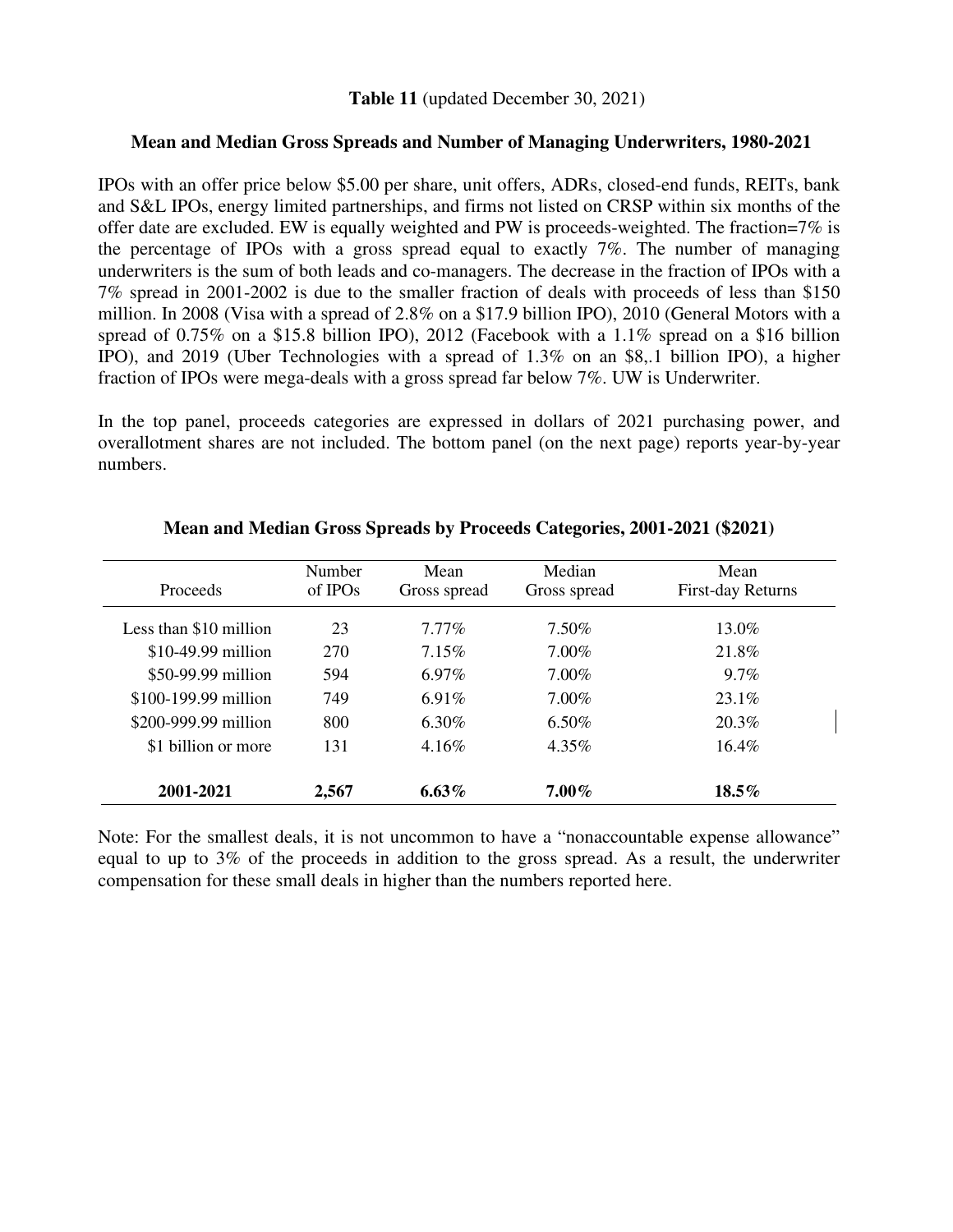|           |               |             |             | <b>Gross Spreads</b> |        | <b>Fraction with</b> |             | Number of           |  |
|-----------|---------------|-------------|-------------|----------------------|--------|----------------------|-------------|---------------------|--|
|           | <b>Number</b> | <b>Mean</b> | <b>Mean</b> |                      |        | <b>Multiple</b>      |             | <b>Managing UWs</b> |  |
| Year      | of IPOs       | <b>EW</b>   | <b>PW</b>   | <b>Median</b>        | $=7%$  | <b>Bookrunners</b>   | <b>Mean</b> | <b>Median</b>       |  |
| 1980      | 71            | $8.0\%$     | 7.2%        | 7.5%                 | $3\%$  | $0.0\%$              | 1.4         | $1.0\,$             |  |
| 1981      | 193           | 7.9%        | $7.3\%$     | 7.5%                 | $4\%$  | $0.0\%$              | 1.3         | $1.0\,$             |  |
| 1982      | 77            | $8.1\%$     | 7.3%        | 7.9%                 | $9\%$  | $0.0\%$              | 1.4         | $1.0\,$             |  |
| 1983      | 451           | 7.7%        | 6.9%        | 7.3%                 | 14%    | $0.0\%$              | 1.5         | $1.0\,$             |  |
| 1984      | 171           | 7.9%        | 7.3%        | 7.5%                 | 15%    | $0.0\%$              | 1.5         | $1.0\,$             |  |
| 1985      | 186           | 7.7%        | $6.6\%$     | $7.5\%$              | 13%    | $0.0\%$              | 1.4         | $1.0\,$             |  |
| 1986      | 393           | 7.5%        | 6.2%        | 7.2%                 | 15%    | $0.0\%$              | 1.5         | $1.0\,$             |  |
| 1987      | 285           | $7.5\%$     | $6.0\%$     | $7.1\%$              | $23\%$ | $0.0\%$              | 1.8         | $2.0\,$             |  |
| 1988      | 105           | 7.3%        | $6.3\%$     | $7.0\%$              | $30\%$ | $0.0\%$              | 1.7         | $2.0\,$             |  |
| 1989      | 116           | 7.3%        | 6.3%        | $7.0\%$              | $41\%$ | $0.0\%$              | 1.7         | $2.0\,$             |  |
| 1990      | 110           | 7.3%        | $6.5\%$     | $7.0\%$              | 44%    | $0.0\%$              | 1.9         | 2.0                 |  |
| 1991      | 286           | $7.1\%$     | 6.3%        | $7.0\%$              | $50\%$ | $0.0\%$              | 2.0         | 2.0                 |  |
| 1992      | 412           | 7.2%        | $6.3\%$     | $7.0\%$              | 52%    | $0.0\%$              | 2.1         | 2.0                 |  |
| 1993      | 510           | 7.2%        | 6.2%        | $7.0\%$              | 57%    | $0.4\%$              | 2.0         | $2.0\,$             |  |
| 1994      | 402           | 7.3%        | $6.5\%$     | $7.0\%$              | 55%    | $0.0\%$              | 2.0         | $2.0\,$             |  |
| 1995      | 462           | 7.2%        | $6.3\%$     | $7.0\%$              | 64%    | $0.0\%$              | 2.3         | 2.0                 |  |
| 1996      | 677           | 7.2%        | 6.2%        | $7.0\%$              | $68\%$ | $0.0\%$              | 2.4         | $2.0\,$             |  |
| 1997      | 474           | 7.2%        | 6.4%        | $7.0\%$              | $68\%$ | $0.8\%$              | 2.5         | $2.0\,$             |  |
| 1998      | 281           | $7.1\%$     | 5.5%        | $7.0\%$              | $68\%$ | $1.8\%$              | 2.9         | 3.0                 |  |
| 1999      | 476           | $6.9\%$     | 5.7%        | $7.0\%$              | $82\%$ | $4.6\%$              | 3.4         | 3.0                 |  |
| 2000      | 380           | $6.9\%$     | 5.6%        | $7.0\%$              | $82\%$ | 7.4%                 | 3.7         | 3.0                 |  |
| 2001      | 79            | $6.6\%$     | 4.6%        | $7.0\%$              | $62\%$ | 19.0%                | 4.4         | 4.0                 |  |
| 2002      | 66            | 6.7%        | $5.2\%$     | $7.0\%$              | $71\%$ | 28.8%                | 4.7         | 4.0                 |  |
| 2003      | 63            | $7.0\%$     | 6.7%        | $7.0\%$              | $78\%$ | 31.7%                | 3.9         | 4.0                 |  |
| 2004      | 173           | $6.8\%$     | 5.7%        | $7.0\%$              | $78\%$ | 37.0%                | 4.5         | 4.0                 |  |
| 2005      | 159           | 6.7%        | 6.1%        | $7.0\%$              | 65%    | 50.3%                | 4.7         | 4.0                 |  |
| 2006      | 157           | $6.8\%$     | 6.1%        | $7.0\%$              | 69%    | 54.1%                | 4.9         | 4.0                 |  |
| 2007      | 159           | 6.7%        | 5.7%        | $7.0\%$              | 73%    | 60.4%                | 5.3         | 5.0                 |  |
| 2008      | 21            | $6.4\%$     | 3.4%        | $7.0\%$              | $62\%$ | 76.2%                | 7.3         | 5.0                 |  |
| 2009      | 41            | $6.4\%$     | 5.6%        | 7.0%                 | 49%    | 85.4%                | 6.9         | 6.0                 |  |
| 2010      | 91            | $6.7\%$     | 3.5%        | $7.0\%$              | 69%    | 83.5%                | 6.2         | 5.0                 |  |
| 2011      | 81            | $6.4\%$     | 5.1%        | $7.0\%$              | 54%    | 87.7%                | 7.0         | 6.0                 |  |
| 2012      | 93            | 6.7%        | 3.6%        | $7.0\%$              | $72\%$ | 93.5%                | 6.8         | 6.0                 |  |
| 2013      | 158           | $6.6\%$     | 5.4%        | $7.0\%$              | $64\%$ | 91.8%                | 6.9         | 6.0                 |  |
| 2014      | 206           | $6.6\%$     | 5.4%        | $7.0\%$              | $72\%$ | 90.3%                | 6.4         | 5.0                 |  |
| 2015      | 118           | 6.7%        | 5.9%        | $7.0\%$              | $72\%$ | 90.7%                | 5.6         | 5.0                 |  |
| 2016      | 75            | 6.7%        | $6.1\%$     | $7.0\%$              | $68\%$ | 94.7%                | 6.3         | 5.0                 |  |
| 2017      | 106           | $6.6\%$     | 5.5%        | $7.0\%$              | 64%    | 90.6%                | 6.3         | 5.0                 |  |
| 2018      | 134           | $6.5\%$     | 5.4%        | $7.0\%$              | $68\%$ | 95.5%                | 6.3         | 4.0                 |  |
| 2019      | 112           | $6.5\%$     | 4.5%        | $7.0\%$              | 66%    | 94.6%                | 6.8         | 5.0                 |  |
| 2020      | 165           | $6.6\%$     | 5.2%        | $7.0\%$              | $67\%$ | 89.1%                | 6.7         | 4.0                 |  |
| 2021      | 309           | $6.4\%$     | $5.0\%$     | $7.0\%$              | $51\%$ | 87.7%                | 7.5         | 6.0                 |  |
|           |               |             |             |                      |        |                      |             |                     |  |
| 1980-2021 | 9,084         | 7.1%        | $5.5\%$     | $7.0\%$              | 54%    | 21.8%                | 3.3         | 2.0                 |  |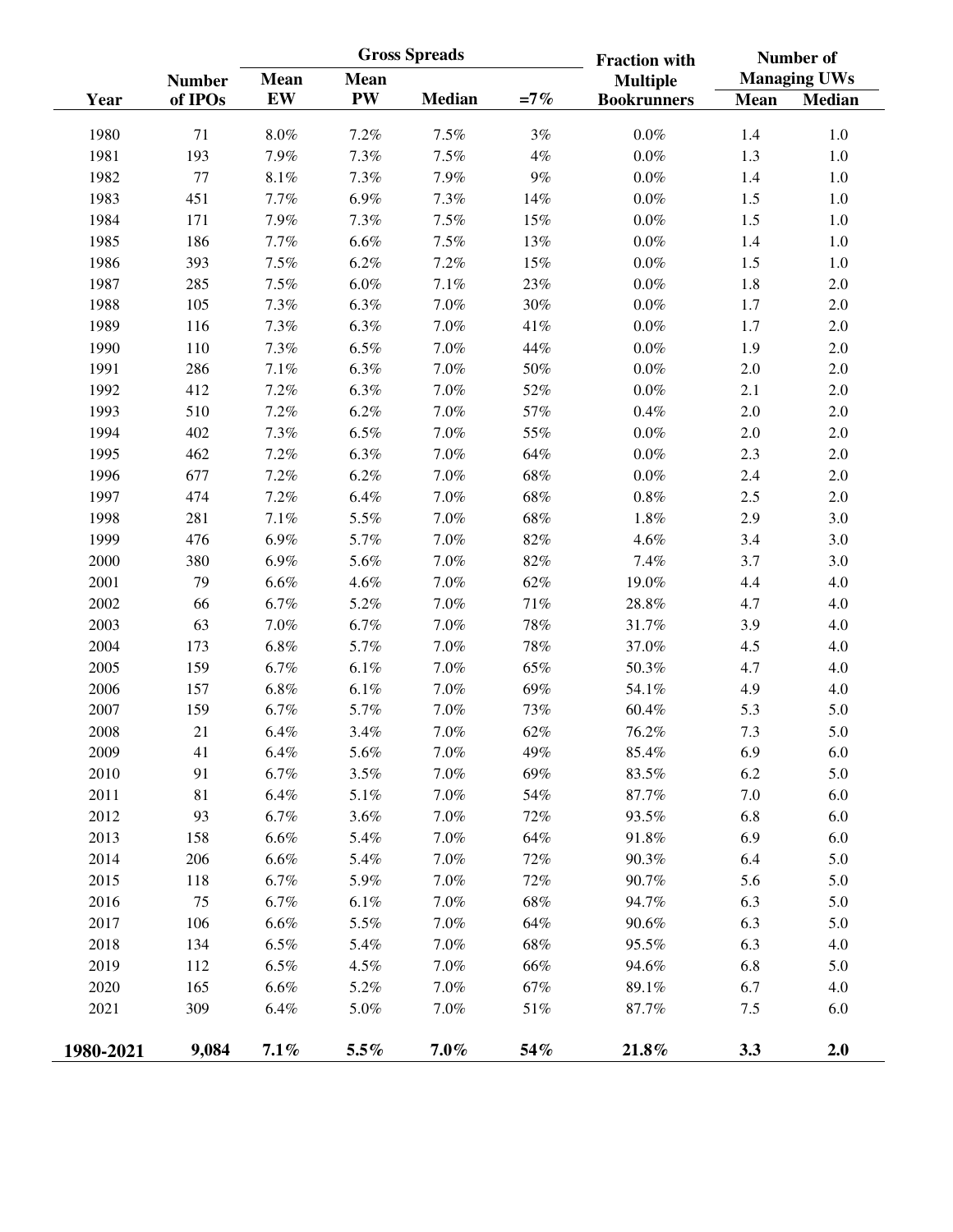|      |               |             |             | <b>Gross Spreads</b> |        | <b>Fraction with</b> |             | <b>Number of</b>    |
|------|---------------|-------------|-------------|----------------------|--------|----------------------|-------------|---------------------|
|      | <b>Number</b> | <b>Mean</b> | <b>Mean</b> |                      |        | <b>Multiple</b>      |             | <b>Managing UWs</b> |
| Year | of IPOs       | EW          | <b>PW</b>   | <b>Median</b>        | $=7%$  | <b>Bookrunners</b>   | <b>Mean</b> | <b>Median</b>       |
| 1975 | 12            | 7.2%        | $6.1\%$     | 7.6%                 | $8\%$  | $0.0\%$              | 1.4         | 1.0                 |
| 1976 | 26            | 7.5%        | 7.1%        | 7.6%                 | 4%     | $0.0\%$              | 1.4         | 1.0                 |
| 1977 | 15            | 7.5%        | 7.3%        | 7.8%                 | $0\%$  | $0.0\%$              | 1.5         | 1.0                 |
| 1978 | 18            | 7.4%        | 7.1%        | 7.5%                 | $6\%$  | $0.0\%$              | 1.8         | 1.0                 |
| 1979 | 38            | 7.8%        | 7.6%        | 7.5%                 | $0\%$  | $0.0\%$              | 1.3         | 1.0                 |
| 1980 | 71            | $8.0\%$     | 7.2%        | 7.5%                 | 3%     | $0.0\%$              | 1.4         | 1.0                 |
| 1981 | 193           | 7.9%        | 7.3%        | 7.5%                 | 4%     | $0.0\%$              | 1.3         | 1.0                 |
| 1982 | 77            | 8.1%        | 7.3%        | 7.9%                 | 9%     | $0.0\%$              | 1.4         | 1.0                 |
| 1983 | 451           | 7.7%        | 6.9%        | 7.3%                 | 14%    | $0.0\%$              | 1.5         | 1.0                 |
| 1984 | 171           | 7.9%        | 7.3%        | 7.5%                 | 15%    | $0.0\%$              | 1.5         | 1.0                 |
| 1985 | 186           | 7.7%        | 6.6%        | 7.5%                 | 13%    | $0.0\%$              | 1.4         | 1.0                 |
| 1986 | 393           | 7.5%        | 6.2%        | 7.2%                 | 15%    | $0.0\%$              | 1.5         | 1.0                 |
| 1987 | 285           | 7.5%        | $6.0\%$     | 7.1%                 | 23%    | $0.0\%$              | 1.8         | 2.0                 |
| 1988 | 105           | 7.3%        | 6.3%        | 7.0%                 | 30%    | $0.0\%$              | 1.7         | 2.0                 |
| 1989 | 116           | 7.3%        | 6.3%        | 7.0%                 | 41%    | $0.0\%$              | $1.7$       | 2.0                 |
| 1990 | 110           | 7.3%        | 6.5%        | 7.0%                 | 44%    | $0.0\%$              | 1.9         | 2.0                 |
| 1991 | 286           | 7.1%        | 6.3%        | 7.0%                 | 50%    | $0.0\%$              | 2.0         | 2.0                 |
| 1992 | 412           | 7.2%        | 6.3%        | 7.0%                 | 52%    | $0.0\%$              | 2.1         | 2.0                 |
| 1993 | 510           | 7.2%        | 6.2%        | 7.0%                 | 57%    | 0.4%                 | 2.0         | 2.0                 |
| 1994 | 402           | 7.3%        | $6.5\%$     | 7.0%                 | 55%    | $0.0\%$              | 2.0         | 2.0                 |
| 1995 | 462           | 7.2%        | 6.3%        | 7.0%                 | 64%    | $0.0\%$              | 2.3         | 2.0                 |
| 1996 | 677           | 7.2%        | 6.2%        | 7.0%                 | 68%    | $0.0\%$              | 2.4         | 2.0                 |
| 1997 | 474           | 7.2%        | 6.4%        | 7.0%                 | 68%    | $0.8\%$              | 2.5         | 2.0                 |
| 1998 | 281           | 7.1%        | 5.5%        | 7.0%                 | 68%    | 1.8%                 | 2.9         | 3.0                 |
| 1999 | 476           | 6.9%        | 5.7%        | 7.0%                 | 82%    | 4.6%                 | 3.4         | 3.0                 |
| 2000 | 380           | 6.9%        | 5.6%        | 7.0%                 | 82%    | 7.4%                 | 3.7         | 3.0                 |
| 2001 | 79            | 6.6%        | 4.6%        | 7.0%                 | 62%    | 19.0%                | 4.4         | 4.0                 |
| 2002 | 66            | 6.7%        | 5.2%        | 7.0%                 | $71\%$ | 28.8%                | 4.7         | 4.0                 |
| 2003 | 63            | 7.0%        | 6.7%        | 7.0%                 | $78\%$ | 31.7%                | 3.9         | 4.0                 |
| 2004 | 173           | 6.8%        | 5.7%        | 7.0%                 | 78%    | 37.0%                | 4.5         | 4.0                 |
| 2005 | 159           | 6.7%        | $6.1\%$     | 7.0%                 | 65%    | 50.3%                | 4.7         | 4.0                 |
| 2006 | 157           | 6.8%        | 6.1%        | 7.0%                 | 69%    | 54.1%                | 4.9         | 4.0                 |
| 2007 | 159           | 6.7%        | 5.7%        | 7.0%                 | 73%    | 60.4%                | 5.3         | 5.0                 |
| 2008 | 21            | 6.4%        | 3.4%        | 7.0%                 | 62%    | 76.2%                | 7.3         | 5.0                 |
| 2009 | 41            | 6.4%        | 5.6%        | 7.0%                 | 49%    | 85.4%                | 6.9         | 6.0                 |
| 2010 | 91            | 6.7%        | 3.5%        | 7.0%                 | 69%    | 83.5%                | 6.2         | 5.0                 |
| 2011 | 81            | 6.4%        | 5.1%        | 7.0%                 | 54%    | 87.7%                | 7.0         | 6.0                 |
| 2012 | 93            | 6.7%        | 3.6%        | 7.0%                 | 72%    | 93.5%                | 6.8         | 6.0                 |
| 2013 | 158           | 6.6%        | 5.4%        | 7.0%                 | 63%    | 91.8%                | 7.1         | 6.0                 |
| 2014 | 206           | 6.6%        | 5.4%        | 7.0%                 | 72%    | 90.3%                | 6.4         | 5.0                 |
| 2015 | 118           | 6.7%        | 5.9%        | 7.0%                 | $72\%$ | 90.7%                | 5.6         | 5.0                 |
| 2016 | 75            | 6.7%        | 6.1%        | 7.0%                 | 68%    | 94.7%                | 6.3         | 5.0                 |
| 2017 | 106           | 6.6%        | 5.5%        | 7.0%                 | 64%    | 90.6%                | 6.4         | 5.0                 |
| 2018 | 134           | 6.5%        | 5.4%        | 7.0%                 | 68%    | 95.5%                | 6.3         | 4.0                 |
| 2019 | 112           | 6.5%        | 4.5%        | 7.0%                 | 66%    | 94.6%                | 6.8         | 5.0                 |
| 2020 | 165           | 6.6%        | 5.2%        | 7.0%                 | 67%    | 89.1%                | 6.7         | 4.0                 |

#### **Table 11a** (same as Table 11 but starting in 1975) **Mean and Median Gross Spreads and Number of Managing Underwriters, 1975-2020**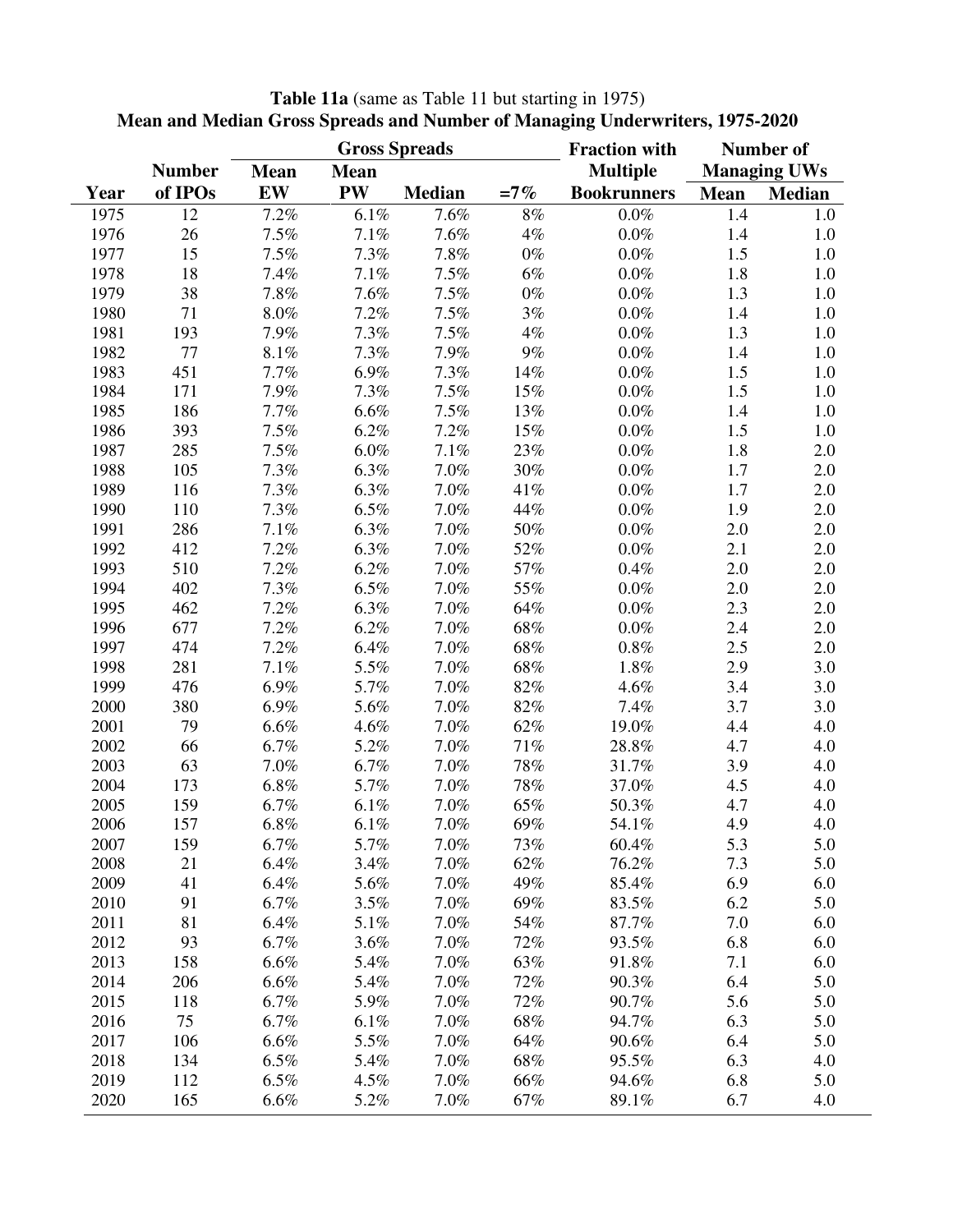#### **Table 13** (updated January 3, 2022)

# **IPO Auctions in the U.S., 1999-2021**

The average first-day return on WRHambrecht's 19 IPO auctions has been 12.6%. For the 22 auction IPOs, including those by other underwriters, the average first-day return has been 12.5%. In 2020-2021, the five IPOs listed used bookbuilding although the issuer insisted that all indications of interest include both price and quantity indications. For IPO auctions for which WRHambrecht was the bookrunner, the numbers are as follows:

|                           |             | Gross         | <b>First-day</b><br>Gross        |
|---------------------------|-------------|---------------|----------------------------------|
| Name of IPO (ticker)      | Date of IPO | <b>Spread</b> | <b>Return</b><br><b>Proceeds</b> |
|                           |             |               |                                  |
| 1999: (3 out of 476 IPOs) |             |               |                                  |
| Ravenswood Winery (RVWD)  | 19990408    | 4.00%         | $$10.5$ million<br>$3.62\%$      |
| Salon.com (SALN)          | 19990622    | 5.00%         | $$26.25$ million<br>$-4.76%$     |
| Andover.net (ANDN)        | 19991208    | 6.50%         | \$72.0 million 252.08%           |
| 2000: (1 out of 380 IPOs) |             |               |                                  |
| Nogatech (NGTC)           | 20000518    | $6.50\%$      | \$42.0 million $-21.58\%$        |
| 2001: (2 out of 79 IPOs)  |             |               |                                  |
| Peet's Coffee (PEET)      | 20010125    | $6.50\%$      | \$26.4 million<br>17.25%         |
| Briazz (BRZZ)             | 20010502    | $6.00\%$      | $0.38\%$<br>\$16.0 million       |
| 2002: (1 out of 66 IPOs)  |             |               |                                  |
| Overstock.com (OSTK)      | 20020529    | 4.00%         | \$39.0 million<br>0.23%          |
| 2003: (2 out of 63 IPOs)  |             |               |                                  |
| RedEnvelope (REDE)        | 20030925    | $6.00\%$      | \$30.8 million<br>$3.93\%$       |
| Genitope (GTOP)           | 20031029    | 7.00%         | \$33.3 million<br>11.11%         |

In 2003, WRHambrecht was also the joint bookrunner with JP Morgan on the Sunset Financial Resources IPO that did not use an auction.

#### **2004: (1 out of 173 IPOs)**

| New River Pharmaceuticals (NRPH) 20040805 | $7.00\%$ | \$33.6 million $-6.25\%$ |  |
|-------------------------------------------|----------|--------------------------|--|
|-------------------------------------------|----------|--------------------------|--|

In 2004, WRHambrecht was a co-manager on the Google auction IPO for which CSFB and Morgan Stanley were the bookrunners. The IPO climbed 18.04% on its first day of trading.

| 2005: (5 out of 159 IPOs)            |          |          |                             |
|--------------------------------------|----------|----------|-----------------------------|
| B of I Holding (BOFI)                | 20050315 | $6.00\%$ | $$35.1$ million<br>$0.00\%$ |
| Morningstar (MORN)                   | 20050502 | $2.00\%$ | \$140.83 million 8.38%      |
| CryoCor (CRYO)                       | 20050714 | $7.00\%$ | \$40.8 million $-1.18\%$    |
| <b>Avalon Pharmaceuticals (AVRX)</b> | 20050928 | $7.00\%$ | \$28.8 million $-5.10\%$    |
| Dover Saddlery (DOVR)                | 20051117 | 5.00%    | $$27.5$ million<br>2.50%    |
| 2006: (2 out of 157 IPOs)            |          |          |                             |
| Traffic.com (TRFC)                   | 20060125 | $6.00\%$ | $1.25\%$<br>\$78.6 million  |
| FortuNet (FNET)                      | 20060131 | 4.50%    | $0.56\%$<br>\$22.5 million  |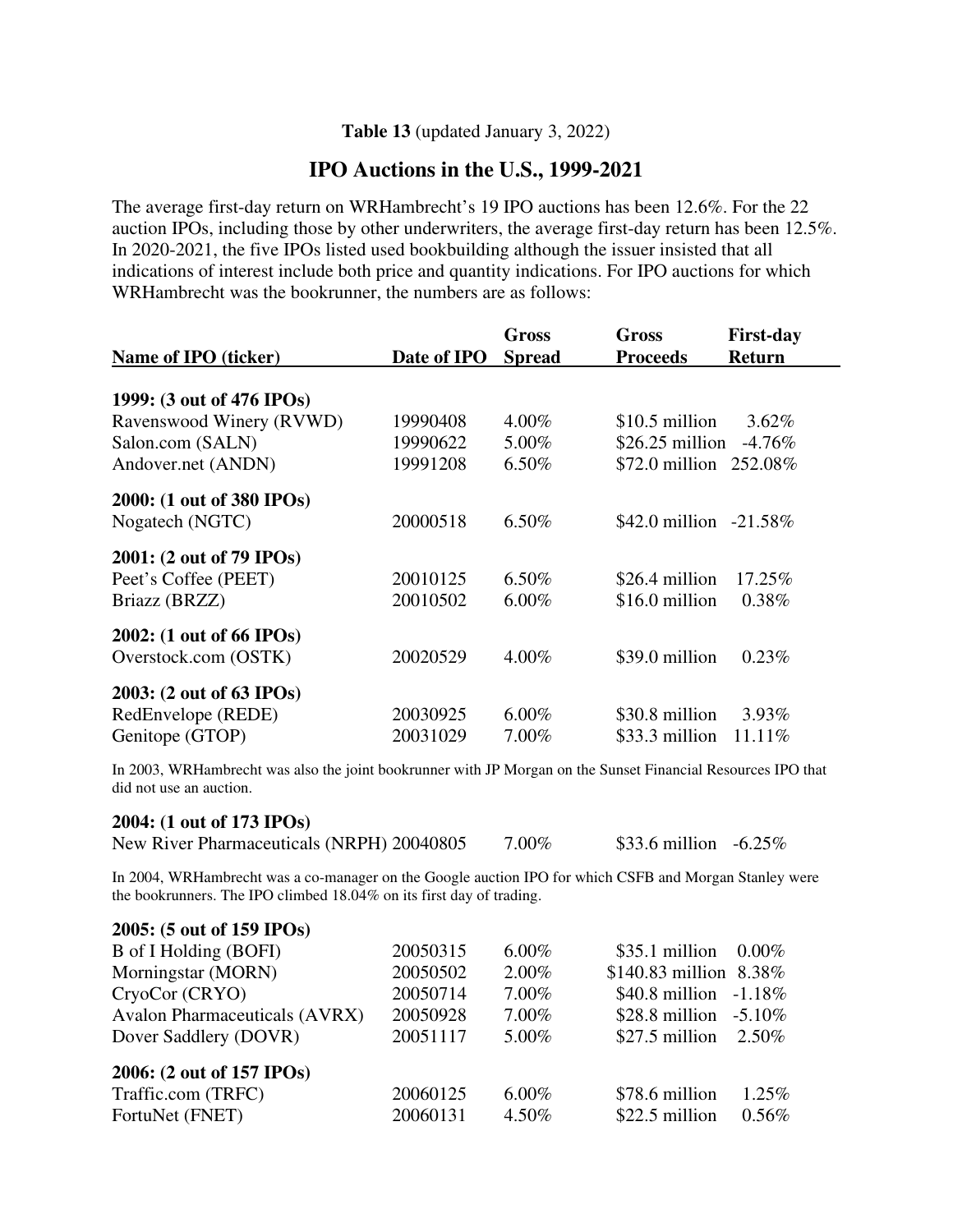| 2007: (2 out of 159 IPOs)        |          |       |                            |  |
|----------------------------------|----------|-------|----------------------------|--|
| Interactive Brokers Group (IBKR) | 20070504 | 1.88% | \$1,200.4 million $4.30\%$ |  |
| Clean Energy Fuels (CLNE)        | 20070525 | 5.85% | \$120.0 million $0.33\%$   |  |

In 2007, WRHambrecht was a co-manager on the Netsuite auction IPO for which Credit Suisse was the bookrunner. The IPO climbed 36.54% on the first day of trading.

#### **2008: (0 out of 21 IPOs)**

 $\overline{a}$ 

In 2008, WRHambrecht was a co-manager on the Rackspace Hosting auction IPO for which Credit Suisse, Goldman Sachs, and Merrill Lynch were joint bookrunners. The IPO dropped 19.92% on its first day of trading.

| 2009: (0 out of 41 IPOs)                                                            |                                  |                               |                                                                                          |
|-------------------------------------------------------------------------------------|----------------------------------|-------------------------------|------------------------------------------------------------------------------------------|
| 2010: (0 out of 91 IPOs)                                                            |                                  |                               |                                                                                          |
| 2011: (0 out of 81 IPOs)                                                            |                                  |                               |                                                                                          |
| 2012: (0 out of 93 IPOs)                                                            |                                  |                               |                                                                                          |
| 2013: (1 out 158 IPOs)<br>Truett-Hurst Inc (THST)                                   | 20130619                         | $7.00\%$                      | \$16.2 million $-5.33\%$                                                                 |
| 2014: (0 out of 206 IPOs)                                                           |                                  |                               |                                                                                          |
| 2015: (0 out 118 IPOs)                                                              |                                  |                               |                                                                                          |
| 2016: (0 out of 75 IPOs)                                                            |                                  |                               |                                                                                          |
| 2017: (0 out of 106 IPOs)                                                           |                                  |                               |                                                                                          |
| 2018: (0 out of 134 IPOs)                                                           |                                  |                               |                                                                                          |
| 2019: (0 out of 112 IPOs)                                                           |                                  |                               |                                                                                          |
| 2020: (3 out of 165 IPOs)<br>Unity Software (U)<br>DoorDash (DASH)<br>Airbnb (ABNB) | 20200918<br>20201209<br>20201210 | $4.75\%$<br>$2.40\%$<br>2.12% | $$1,300.0$ million<br>31.4%<br>\$3,366.0 million<br>85.8%<br>\$3,490.0 million<br>112.8% |
| 2021:<br><b>ACV</b> Auctions (ACVA)<br>Marqeta (MQ)                                 | 20210324<br>20210609             | $6.00\%$<br>6.50%             | \$413.8 million<br>25.0%<br>\$1,227.3 million<br>13.0%                                   |

Financial press articles stated that Unity required that all indications of interest submitted to the lead-left underwriter (Goldman Sachs) had to include a price as well as quantity of shares requested. Bids at multiple prices were permitted. All bids at or above the offer price received shares, but Unity reserved the right to make non-pro rata allocations among the winning bidders. DoorDash (Goldman Sachs), Airbnb (Morgan Stanley), ACV Auctions (Goldman Sachs), and Marqeta (Goldman Sachs) used similar procedures. All raised the offer price substantially, but still left huge amounts of money on the table.

WR Hambrecht has also been a bookrunner on several other IPOs that did not use an auction. For example, on 20150415, they did a \$76 million best efforts IPO of Xbiotech (XBIT), which increased 22.37% on the first day of trading, on 20170630 they did a \$12.0 million IPO for ShiftPixy, and on 20170921 they did a \$19.1 million IPO for Arcimoto.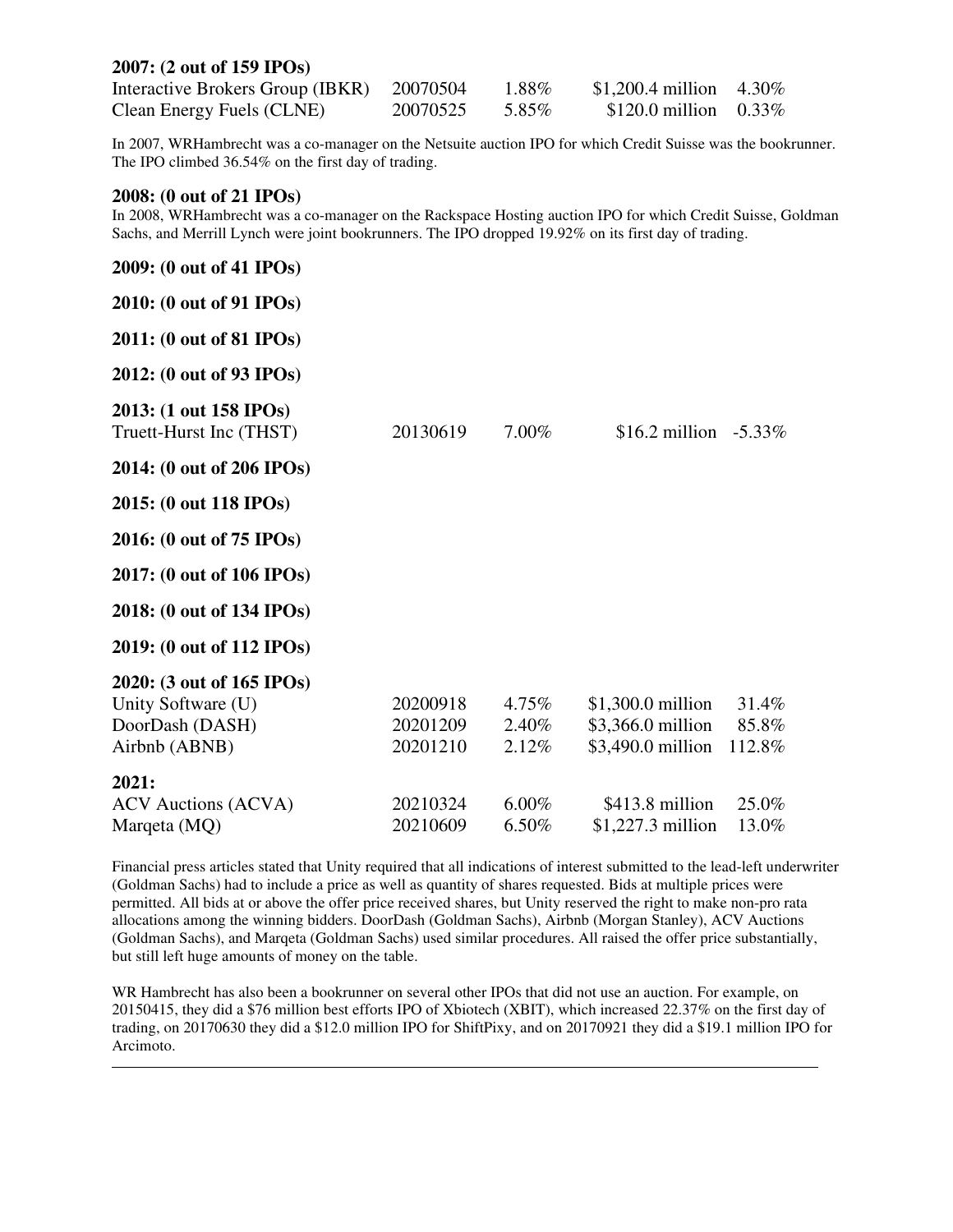# **Table 13a: Direct Listings in the U.S., 2018-2021**

(updated January 3, 2022)

As of August 2021, there are reports that Instacart is planning on a direct listing.

With direct listings, no shares trade hands at the reference price. Instead, there is typically a large block trade at the open. The first-day return is thus calculated from the open to the closing price. With traditional IPOs, including auctions, the first-day return would be computed from the offer price to the close. The returns calculated in these two manners reflect the returns earned by buyers who bought from the issuer and selling shareholders. The July 2019 Nasdaq listing of iHeartMedia (IHRT) is not included because the stock was traded OTC beforehand. For Watford Holdings, the "Current Reference Price" is used instead of a "Reference Price" based on the front page of the SEC Form 424B3 prospectus. For this company, there had been no private market transactions on which to base a reference price. The current reference price was defined to be the market-clearing opening price.

Thryv Holdings has unusually low volume on the first day of trading, only 9,569 shares (this number has been confirmed with the company as correct). It had much higher volume on the second day, 208,916 shares, with a price jump to a close of \$14.39. The prospectus for Thryv Holdings reports 30,829,145 shares outstanding, giving it a market cap at the opening price of \$430 million, considerably less than the unicorns doing direct listings.